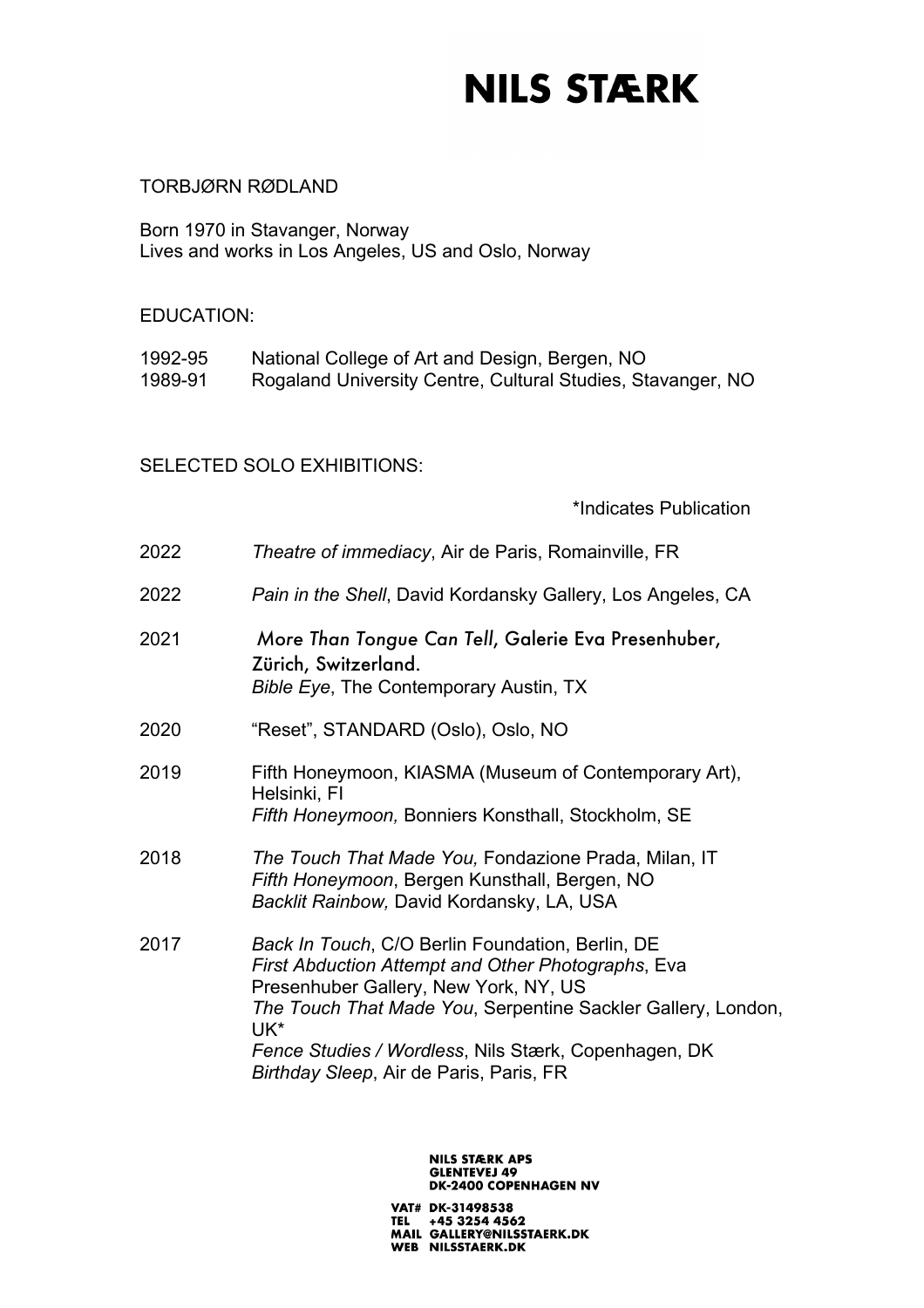- 2016 *Torbjørn Rødland: Blue Portrait (Nokia N82),* Whitney Museum of Art, New York, NY, US *Matthew Mark Luke John and Other Photographs*, Galerie Eva Presenhuber, Zürich, CH
- 2015 *Venetian Otaku*, Team (Bungalow), Venice, CA, US *I Am A Photograph*, Rudolph Janssen, Brussels, BE\* *Corpus Dubium*, ALGUS GREENSPON, New York, US *The Face I Found I Will Find Again,* Standard (Oslo), Oslo, NO *Sasquatch Century*, Henie Onstad Kunstsenter, Høvikodden, NO\*
- 2014 *The Yellow Shell*, Kunsthal Stavanger, Stavanger, NO
- 2013 *Torbjørn Rødland*, ALGUS GREENSPON, New York, US *American Photography*, Nils Stærk, Copenhagen, DK
- 2012 *Before Behind Above Below* (with Adriana Lara), Air de Paris, Paris, FR
- 2011 *Eighteen Analogue Double Exposures*, Standard (Oslo), Oslo, NO
- 2010 *A Black Ant Traveling*, Michael Benevento, Los Angeles, US *132 BPM*, Studio Exhibition, Hiroshima City Museum of Contemporary Art, Hiroshima, JP *Dearest Kitty*, Nils Stærk, Copenhagen *Torbjørn Rødland*, The Front Room, Contemporary Art Museum St. Louis, St. Louis, MO, US
- 2009 *Pyromancy*, Galerie Rodolphe Janssen, Brussels, BE *Andy Capp Variations*, Standard (Oslo), Oslo
- 2008 *Flegma*, Sørlandets Kunstmuseum, Kristiansand, NO *Myke Ekko/Soft Echoes*, The Festival of North Norway, Harstad, NO *Go to the VIP Room*, Air de Paris, Paris, FR
- 2007 *Heads, Hands, Liquids*, Michael Benevento, Los Angeles, US *More Whenever Minutes*, Standard (Oslo), Oslo, NO 2006 *White Planet Black Heart*, Air de Paris, Paris, FR *Uglesommer*, Haugar Art Museum, Tønsberg, NO *Fantasies Are Facts*, Kodama Gallery, Tokyo, JP

#### **NILS STÆRK APS GLENTEVEJ 49 DK-2400 COPENHAGEN NV**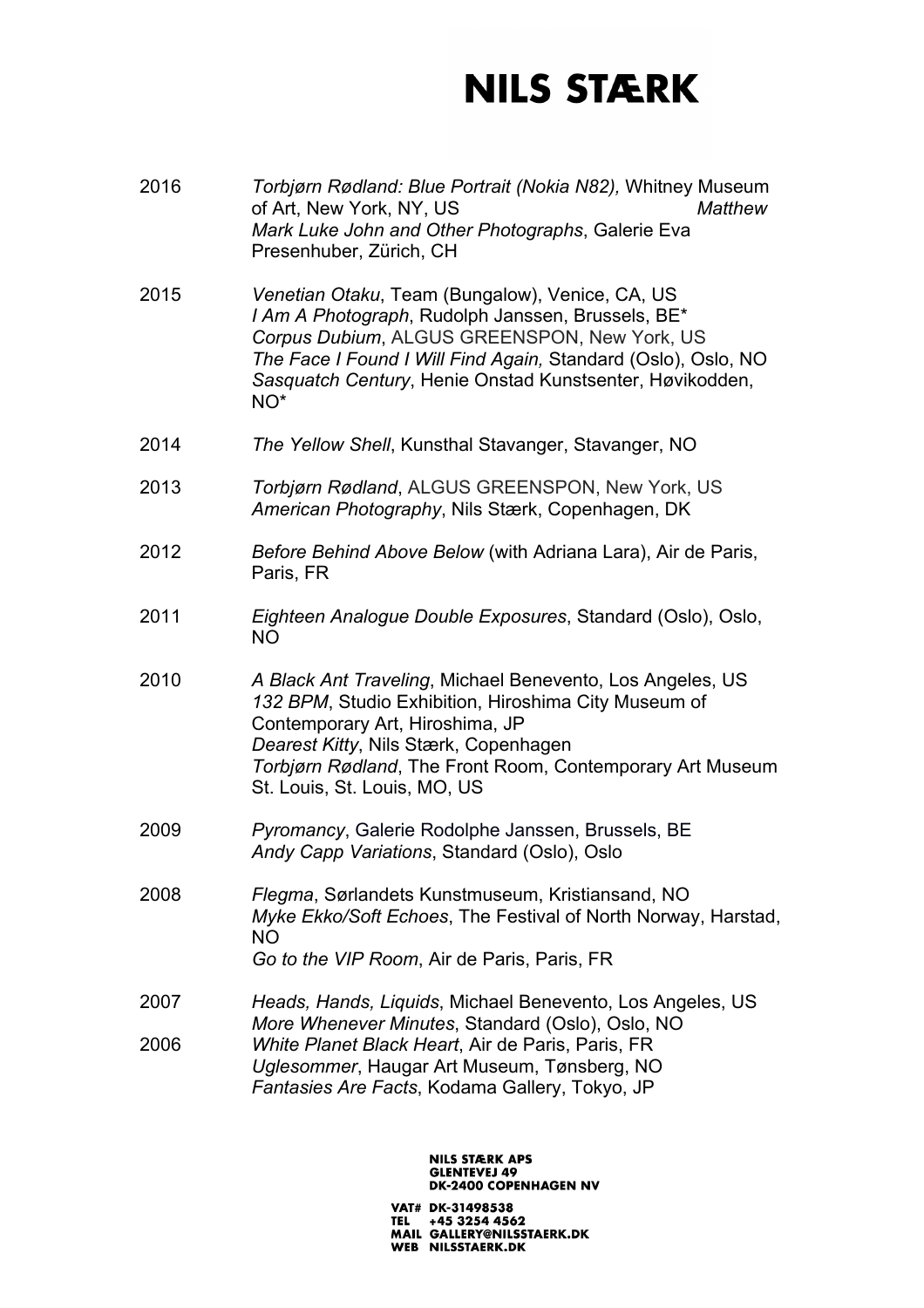|      | The Exorcism of Mother Teresa, Rochester Art Center,<br>Rochester, MN, US<br>132 BPM, P.S.1 Contemporary Art Center, Long Island City,<br>New York, US                                                                                                 |
|------|--------------------------------------------------------------------------------------------------------------------------------------------------------------------------------------------------------------------------------------------------------|
| 2005 | Dark Overground Light Underground, Nils Stærk Contemporary<br>Art, Copenhagen, DK                                                                                                                                                                      |
| 2004 | Grave with a View, Göteborg Museum of Art, Gothenburg;<br>Herning Kunstmuseum, Herning                                                                                                                                                                 |
| 2003 | More Songs, Buildings and Girls, Air de Paris, Paris, FR<br>Goodnight Moon, Goodnight Room, Goodnight Breasts, Galleri<br>Wang, Oslo, NO<br>Grave with a View, Astrup Fearnley Museum of Modern Art,<br>Oslo, NO*; Rogaland Kunstmuseum, Stavanger, NO |
| 2002 | Black, Ars Futura, Zürich, CH                                                                                                                                                                                                                          |
| 2001 | Priests, Art & Public, Geneva, CH<br>White, Jack Hanley Gallery, San Francisco, US<br>Everything as Always, Nils Stærk Contemporary Art,<br>Copenhagen, DK<br>Rocks, Galleri Wang, Oslo, NO                                                            |
| 1999 | Joy inside my Tears, Air de Paris, Paris, FR<br>Even Now, Galleri Wang, Oslo, NO*                                                                                                                                                                      |
| 1998 | Close Encounter, Arkipilag, The Hallwyl Museum, Stockholm,<br>SE*                                                                                                                                                                                      |
| 1997 | Torbjørn Rødland, Norrtälje Konsthall, Norrtälje, SE                                                                                                                                                                                                   |
| 1996 | Torbjørn Rødland, Galleri Wang, Oslo, NO                                                                                                                                                                                                               |

### SELECTED GROUP EXHIBITIONS:

2021 Schinkel Pavillon, Sun Rise / Sun Set La Boheme: Alfonso Artiaco Gallery, Napels The Beatitudes of Malibu, David Kordansky Gallery, USA *Someone said that the world's a stage*. Grimm Gallery *E/motion – Fashion in Transition*, MoMu, Antwerp, Belgium *Wish*, Metro Pictures, New York, NY

### **NILS STÆRK APS GLENTEVEJ 49<br>DK-2400 COPENHAGEN NV**

VAT# DK-31498538 TEL +45 3254 4562<br>TEL +45 3254 4562<br>MAIL GALLERY@NILSSTAERK.DK WEB NILSSTAERK.DK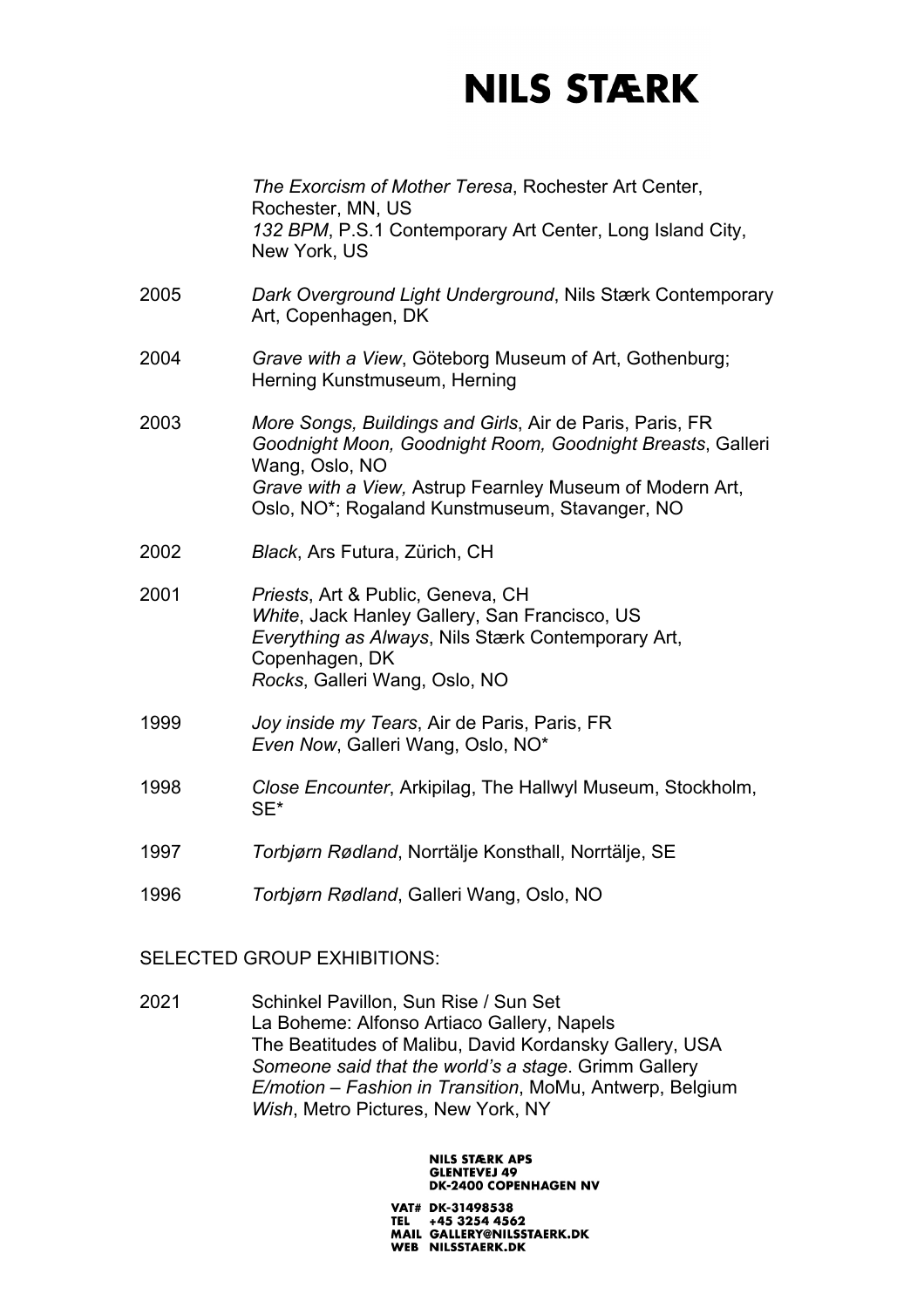2020 *Ma Cartographie : La collection Erling Kagge*, Curator: Bice Curiger, Fondation Vincent van Gogh, Arles *Ma Cartographie : La collection Erling Kagge*, Curator: Bice Curiger, Santander Fundación, Madrid New Visions: The Henie Onstad Triennial for Photography and New Media, Henie Onstad Kunstsenter, Høvikodden, Norway\* Amuse-bouche. The Taste of Art, Museum Tinguely, Basel, CH "Crossing Views", Fondation Louis Vuitton in Paris, France

- 2019 Self-preservation (with or without applause), Primary, Miami,FL More, Air de Paris, Paris, FR Lorck Schive Kunstpris, Trondheim Kunstmuseum, Trondheim, NO\* Studio Photography: 1887-2019, Simon Lee Gallery, New York, NY 'HEART 10 år', HEART - Herning Museum of Contemporary Art *The Gifts of Tony Podesta*, American University Museum, Washington, DC, US
- 2018 *Hyper-real,* The Arts Club, London, UK *Mute,* Amanda Wilkinson Gallery, UK *Smooth Transitions,* Galerie Eva Presenhuber, CH *The Marvellous Cacophony,* curated by Danielle Kvaran and Gunnar B. Kvaran, 57<sup>th</sup> October Salon, Belgrade, SRB *Faithless Pictures,* The National Gallery at The National Museum, Oslo, NO
- 2017 *The 25-Year Old – Purchases for the collection of Stavanger Art Museum 1992 - 2017*, Stavanger Art Museum, Stavanger, NO *Trip of the Tongue*, Simon Lee Gallery, Hong Kong, HK *EXIT*, Rodolphe Janssen, Brussels, BE *Please Fasten your Seat Belt As We Are Experiencing Some Turbulence*, Leo Xu Projects, Shanghai, CHN *SNAP. Documentary and portrait photography from the collection*, Museum of Contemporary Art, Oslo, NO The 12<sup>th</sup> A.I.R Gallery Biennial, Brooklyn, NY, US *Retour sur Mulholland Drive*, La Panacée, Montpellier, FR
- 2016 *Freux Follets*, BBB Centre d'art, Toulouse, FR *Manifesta 11*, Zürich, CH *9th Berlin Biennale,* Berlin, DE

#### **NILS STÆRK APS GLENTEVEJ 49 DK-2400 COPENHAGEN NV**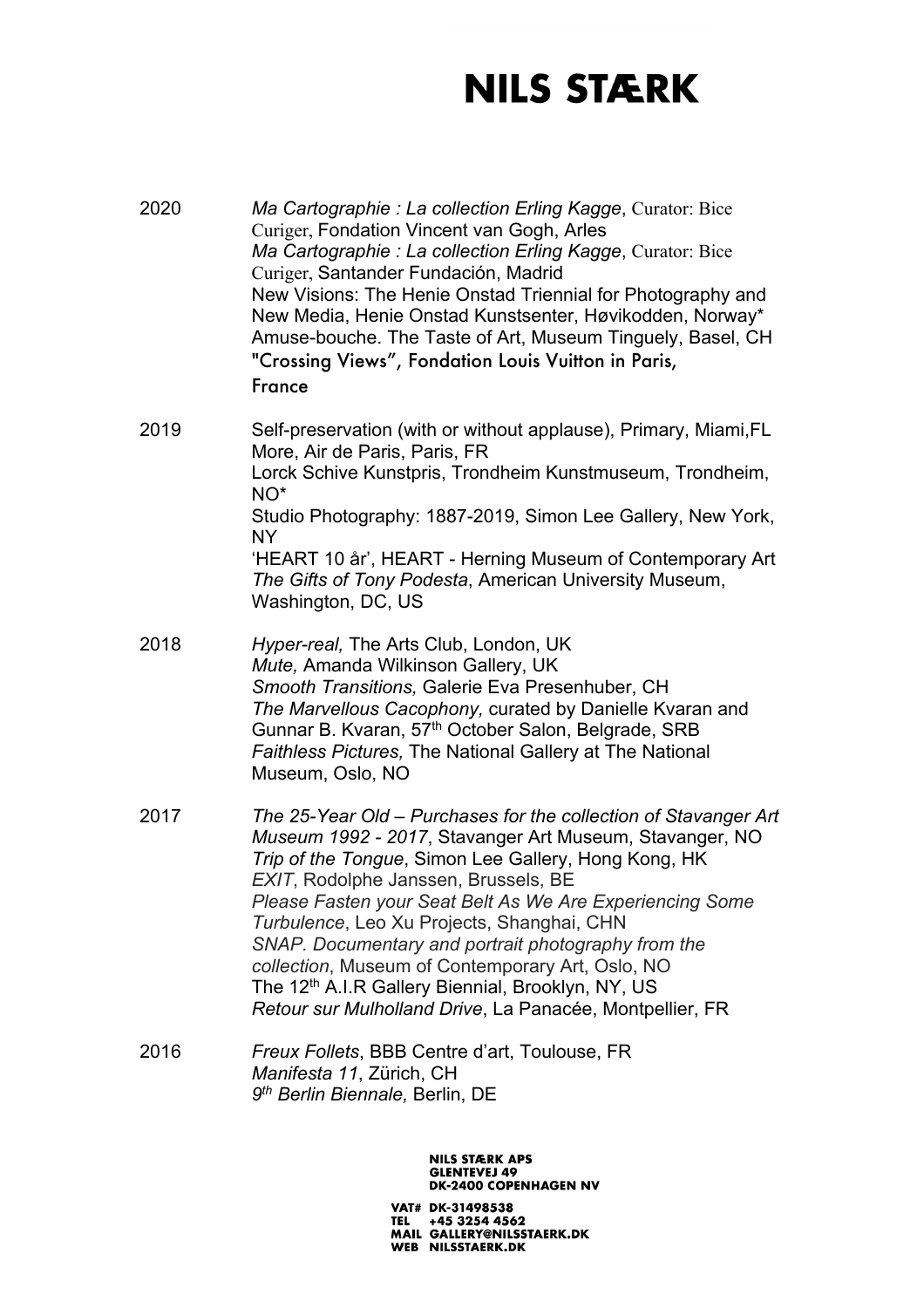- 2015 *Tree House Down*, Ibid. Los Angeles, US *Mon horizontalité*, Untilthen. Paris, FR *Eat Abstractedly*, Mary Mary, Glasgow, UK *Misanthrope-NY*, Mathew Gallery, New York, US
- 2014 *Natura Lapsa*, Le Confort Moderne, Poitiers, FR *The Elephant Test*, Lothringerr13 Halle, Munich, DE *Everything falls faster than an anvil*, Pace Gallery, London, UK\* *Lens Reflex*, Thomas Duncan Gallery, Los Angeles, US *The Body Issue,* Hannah Hoffman Gallery, Los Angeles, US
- 2013 *Sea Salt and Cross Passes*, The Modern Institute, Glasgow, UK *Altars of Madness*, Casino Luxembourg, Luxembourg, LU; Le Confort Moderne, Poitiers, FR\* *Rien faire et laisser rire*, Galerie Rodolphe Janssen, Brussels, BE\* *Standard Escape Routes*, Standard (Oslo), Oslo, NO *Think First, Shoot Later: Photography from the MCA Collection*, Museum of Contemporary Art, Chicago, US
- 2012 *Lost and Found: Anonymous Photography In Reflection*, Ambach and Rice, Los Angelses, US *The Crystal Chain,* Invisible-Exports, New York, US *Inside the Banana*, Algus Greenspoon, New York, US
- 2011 *Well met in the dark*, HEART Herning Art Museum, Herning, DK *Sam Samore, Torbjørn Rødland, Ryan McGinley*, Galerie Rodolphe Janssen, Brussels, BE *The Eye is a Lonely Hunter: Images of Humankind*, Heidelberg Kunstverein, Heidelberg, DE *Our House in the Middle of the Street*, Maison des Arts de Malakoff, Paris, FR *Catalogue of the Exhibition*, Triple V, Paris, FR *Train Fantome*, Cruise & Callas, Berlin, DE
- 2010 *Portraits 2*, Tomio Koyama Gallery, Tokyo, JP *Tracks*, Malmö Art Museum, Malmö, SE *La Suite [reset]*,Air de Paris, Paris, FR *Contemporary Works from the Monson Family Collection*, Henry Art Gallery, Seattle, US *Summer Show*, General Hotel, London, UK
- 2009 *Dark Side of the Moon*, Nils Stærk, Copenhagen, DK *Works on paper*, Nils Stærk, Copenhagen, DK

#### **NILS STÆRK APS GLENTEVEJ 49 DK-2400 COPENHAGEN NV**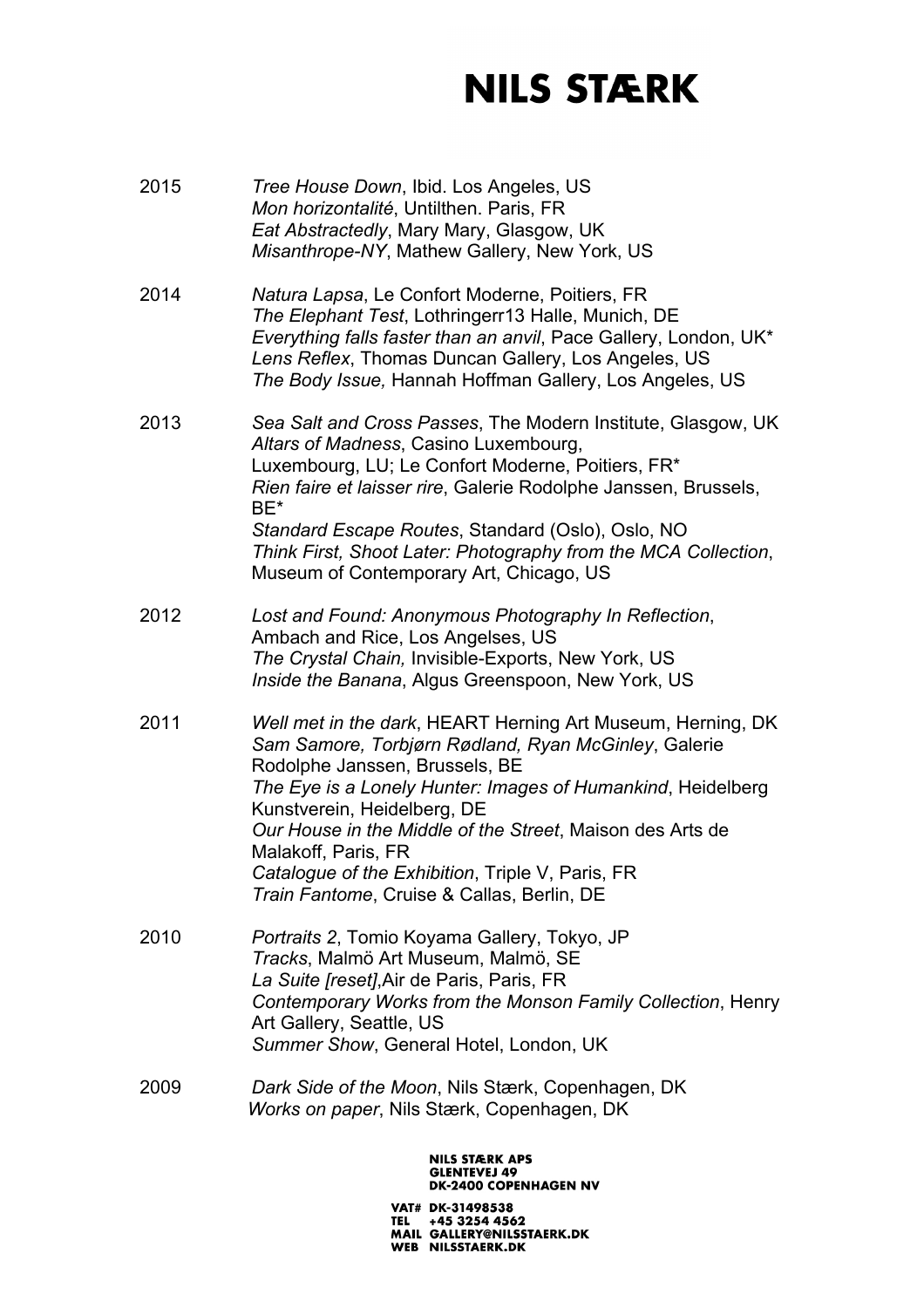|      | Phot(o)bjects, Presentation House Gallery, Vancouver, CA;<br>Lawrimore Project, Seattle, US<br>Angli - Heart, Herning Art Museum, Herning, DK<br>Bäckström/Männikkö/Rødland, Mai 36 Galerie Showroom,<br>Zürich, CH<br>The Force of Romanticism, Malmö Art Museum, Malmö<br>N'importe quoi, Musée d'Art Contemporain de Lyon, Lyon, FR*<br>To Be Determined, Andrew Kreps Gallery, New York                |
|------|------------------------------------------------------------------------------------------------------------------------------------------------------------------------------------------------------------------------------------------------------------------------------------------------------------------------------------------------------------------------------------------------------------|
| 2008 | A Winter's Tale, Gl. Holtegaard, Gl. Holte, DK<br>Disturbance, Johannesburg Art Gallery, Johannesburg, SA<br>The Station, The Station, Miami, FL, US<br>Nordic Moods - The Landscape in Contemporary Nordic<br>Photography, Arken Museum of Modern Art, Ishøj, DK<br>Research on Men in Art Today, The John Institute, Palace, St.<br>Gallen, CH                                                           |
| 2007 | Destroy Athens, Athens Biennial, Athens*<br>Mad Love, Arken Museum of Modern Art, Ishøj, DK*<br>People Take Pictures of Each Other, Lamontagne Gallery,<br>Boston, US<br>Beneath The Underdog, Gagosian Gallery Madison Avenue,<br>New York, US<br>Hello I Am Crashing, Salon 94, New York, US<br>Rock n'Roll Vol. I, Norrköpings Konstmuseum, Norrköping, SE;<br>Sørlandets Art Museum, Kristiansand, NO* |
| 2006 | Dreamlands Burn, Kunsthalle Budapest, Budapest, HU*<br>Olaf Breuning & Torbjørn Rødland, Galería Leyendecker, Santa<br>Cruz de Tenerife, ES<br>Fiction, La Box, Bourges, FR<br>Cold, Cold Heart, Courtauld Institute of Art, Somerset House,<br>London, UK<br>Mafia (or One Unopened Packet of Cigarettes), Standard (Oslo),<br>Oslo, NO<br>Draft Deceit, Kunstnernes Hus, Oslo, NO                        |
| 2005 | Trials and Terrors, Museum of Contemporary Art, Chicago, US<br>Música-video-música, Reina Sofia Museum, Madrid, ES<br>5 X U, Team Gallery, New York, US<br>Greater New York, P.S.1 Contemporary Art Center, Long Island<br>City, New York, US*<br>Similarities and Differences, Preus Museum, Horten, NO<br>De Natura, Abbaye Saint-André, Meymac, FR                                                      |
|      |                                                                                                                                                                                                                                                                                                                                                                                                            |

### NILS STÆRK APS<br>GLENTEVEJ 49<br>DK-2400 COPENHAGEN NV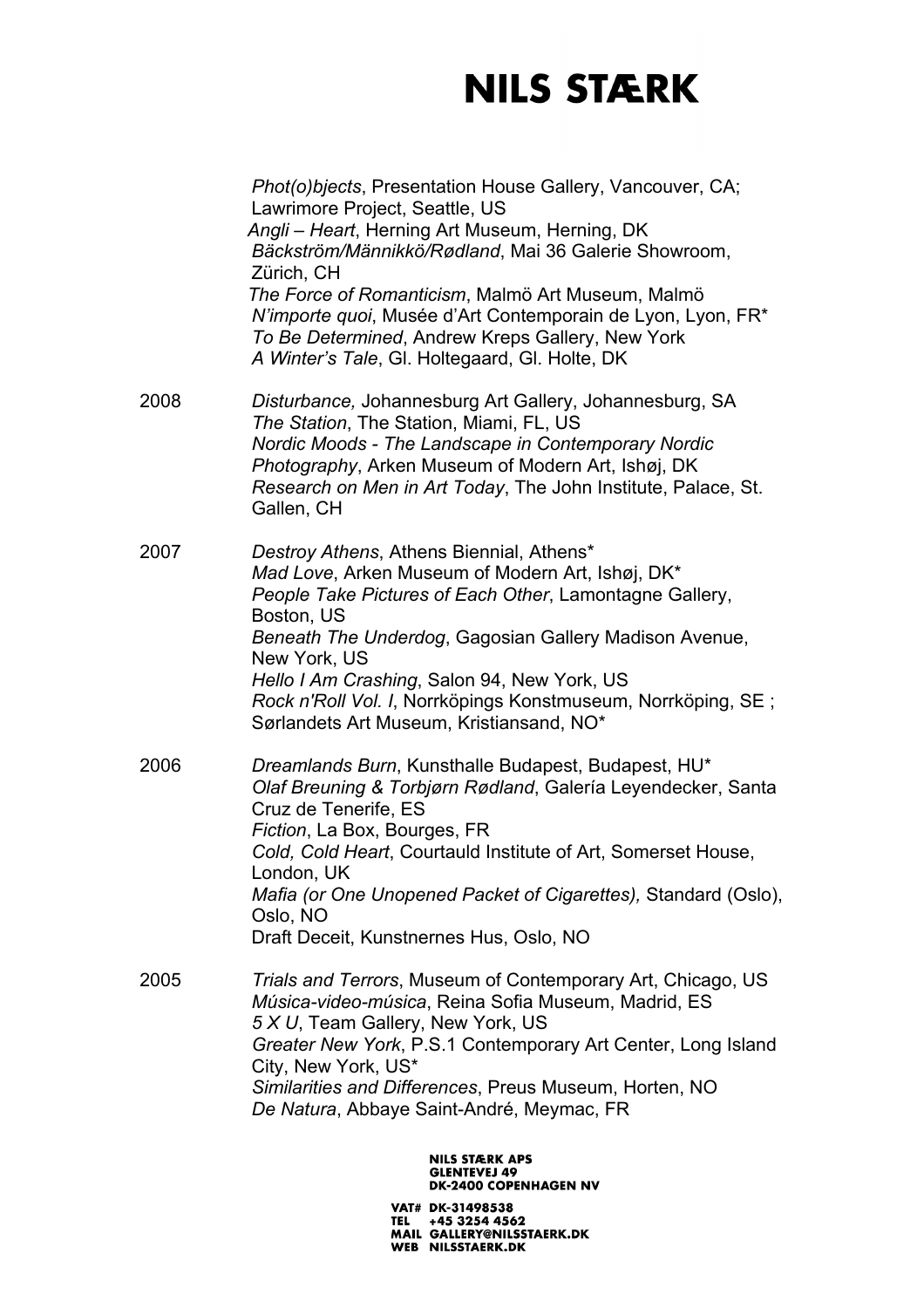| 2004 | Nordic Art, Museum Küppersmühle, Duisburg, DE*<br>Geschiebe, Haus für Kunst Uri, Altdorf, CH*<br>Anders Zorn og Nordisk Samtidskunst, Arken Museum of<br>Modern Art, Ishøj, DK*<br>Momentum-Nordic Festival of Contemporary Art, Moss*<br>20/20 Vision, Stedelijk Museum CS, Amsterdam, NL*                                                                                                                                                                                                                                        |
|------|------------------------------------------------------------------------------------------------------------------------------------------------------------------------------------------------------------------------------------------------------------------------------------------------------------------------------------------------------------------------------------------------------------------------------------------------------------------------------------------------------------------------------------|
| 2003 | Regarde, il neige (schizogéographie de la vie quotidienne), Le<br>Centre national d'art et du paysage de Vassivièe en Limousin,<br>Vassivièe, FR<br>The Politics of Place, Finnish Museum of Photography, Helsinki,<br>$FI^*$<br>Beyond Paradise, Shanghai Art Museum, Shanghai, CN<br>Yours Truly, Nils Stærk Contemporary Art, Copenhagen, DK                                                                                                                                                                                    |
| 2002 | Fundamentalism of the New Order, Charlottenborg,<br>Copenhagen, DK*<br>View Finder, Arnolfini, Bristol, UK*<br>The Golden Weekend, Kodama Gallery, Osaka, JP; Gallery<br>Side 2, Tokyo, JP*<br>Heroes and Holies, Invited ev+a, Limerick City Gallery of Art,<br>Limerick, IE*<br>On the Top of the World, Gio Marconi Gallery, Milan, IT<br>Beyond Paradise, National Gallery, Bangkok, TH; National Art<br>Gallery, Kuala Lumpur, MY*<br>The Politics of Place, BildMuseet, Umeå, SE; Edsvik Konst och<br>Kultur, Sollentuna, SE |
| 2001 | If a double-decker bus crashes into us, Air de Paris, Paris, FR<br>Make me feel, Art Athina 2001, Helexpo Exhibition Centre,<br>Athens, GR*<br>Interferenze, Paesi Nordici, Palazzo delle Pappesse, Siena, IT*<br>Angel Heart, Air de Paris, Paris, FR<br>Spring, Galleria Laura Pecci, Milano, IT<br>In vivo, Centre Régional d'Art Contemporain, Sète, FR<br>Kjærleikens ferjereiser, Lofoten International Art Festival,<br>Svolvær, NO                                                                                         |
| 2000 | Living, part I, Chicago project room, Los Angeles, US<br>Utopia, Rogaland Kunstmuseum, Stavanger, NO*<br>Viva Scanland, Catalyst Arts, Belfast, IE<br>Elysian Fields, Purple Institute, Musée National d'Art Moderne,<br>Centre Pompidou, Paris, FR*                                                                                                                                                                                                                                                                               |
|      | <b>NILS STÆRK APS</b><br><b>GLENTEVEJ 49</b><br><b>DK-2400 COPENHAGEN NV</b>                                                                                                                                                                                                                                                                                                                                                                                                                                                       |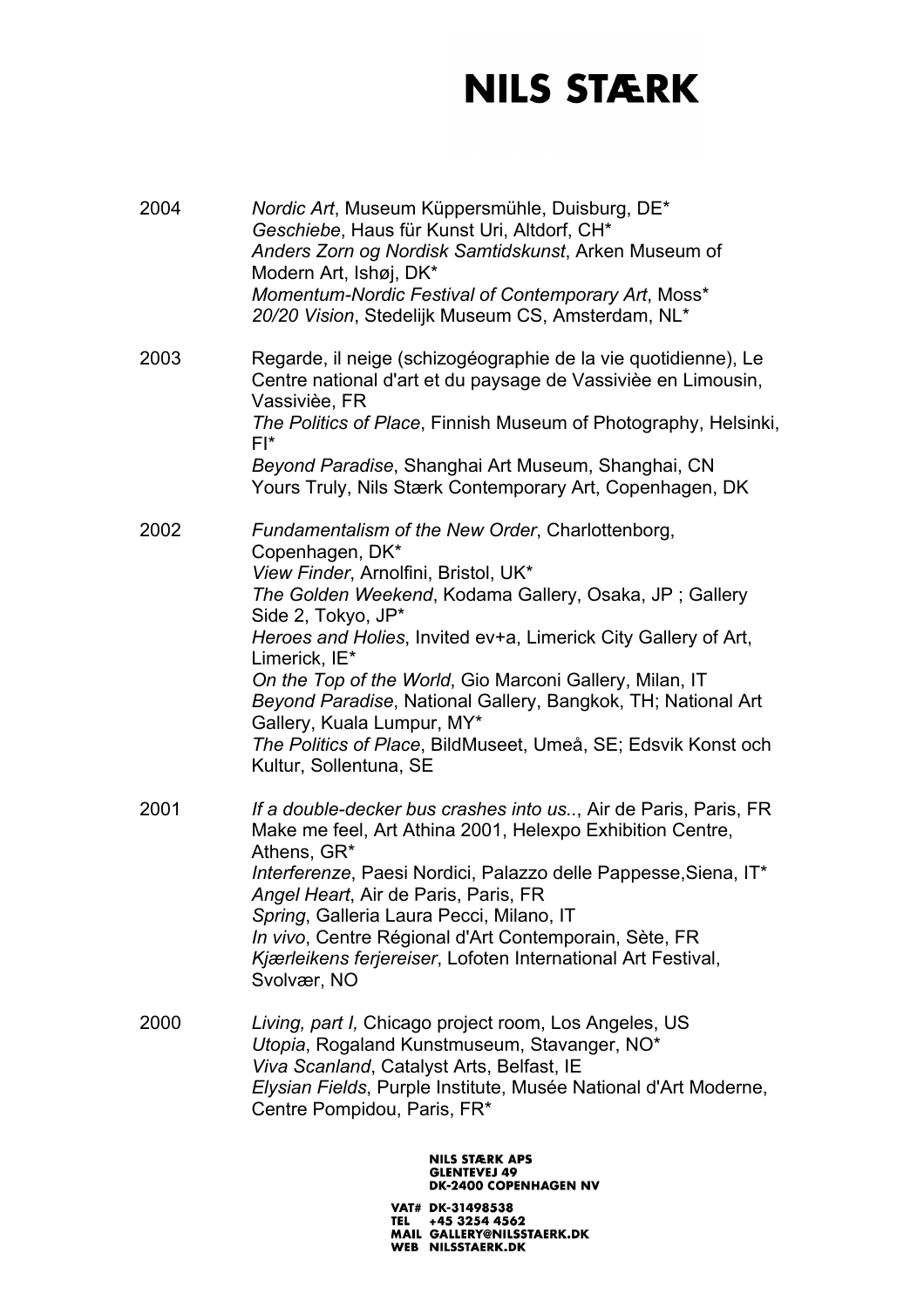|      | Park, Momentum-Nordic Festival of Contemporary Art, Moss*<br>Organising Freedom, Nordic Art of the '90s, Moderna Museet,<br>Stockholm, SE; Charlottenborg, Copenhagen, DK*<br>Stadt/Land/Mensch, Galerie Arndt & Partner, Berlin, DE                                |
|------|---------------------------------------------------------------------------------------------------------------------------------------------------------------------------------------------------------------------------------------------------------------------|
| 1999 | Palace, The Modern Institute, Glassbox, Paris, FR<br>Surveying the Landscape, Lombard Freid Fine Arts, New York,<br>US                                                                                                                                              |
|      | Can you hear me ?, 2nd Ars Baltica Triennial of Photographic<br>Art, Stadtgalerie im Kulturviertel Sophienhof, Kiel, DE; [2000]<br>Kunsthalle, Rostock, DE; Kunst Haus Dresden, DE*<br>Composite, The National Museum of Contemporary Art, Oslo,<br>NO <sup>*</sup> |
|      | APERTutto, 48th International Exhibition of Contemporary Art,<br>La Biennale di Venezia, IT*                                                                                                                                                                        |
|      | Near and Elsewhere, The Photographers' Gallery, London, UK*<br>Signs of life, The Melbourne International Biennial, Melbourne,<br>AUS*                                                                                                                              |
|      | Wall 6>> Landscape #3, Air de Paris, Paris, FR                                                                                                                                                                                                                      |
| 1998 | Nordic Nomads, White Columns, New York, US*<br>Standard Keyboard, The Pineapple, Malmö, SE<br>Slipstream, Centre for Contemporary Arts, Glasgow, UK<br>La Voie Lactée, as proposed by the Purple Institute, Alleged,<br>New York, US                                |
|      | Fellessentralen, Cultural Production in Norway in the Nineties,<br>Kunstnernes Hus, Oslo, NO*                                                                                                                                                                       |
| 1997 | Nor-A-Way, Stadtgalerie im Kulturviertel Sophienhof, Kiel, DE*<br>Alikeness, Centre for Contemporary Photography, Melbourne,<br>AUS; Canberra Contemporary Artspace, Canberra, AUS*                                                                                 |
| 1996 | <i>i am curious: These Days, Cubitt Gallery, London, UK*</i>                                                                                                                                                                                                        |
| 1995 | Straight from the heart, Valokuvagalleria Hippolyte, Helsinki, FI*<br>Call of the Wild, Transmission Gallery, Glasgow, UK                                                                                                                                           |
|      |                                                                                                                                                                                                                                                                     |

SELECTED PUBLIC COLLECTIONS:

Aïshti Foundation, Beirut, Lebanon Allianz Versicherungs-AG, Cologne, Germany American University Katzen Arts Center, Washington, D.C.USA Arken Museum of Modern Art, Ishøj, Denmark Astrup Fearnley Museum of Modern Art, Oslo, Norway

### **NILS STÆRK APS GLENTEVEJ 49<br>DK-2400 COPENHAGEN NV**